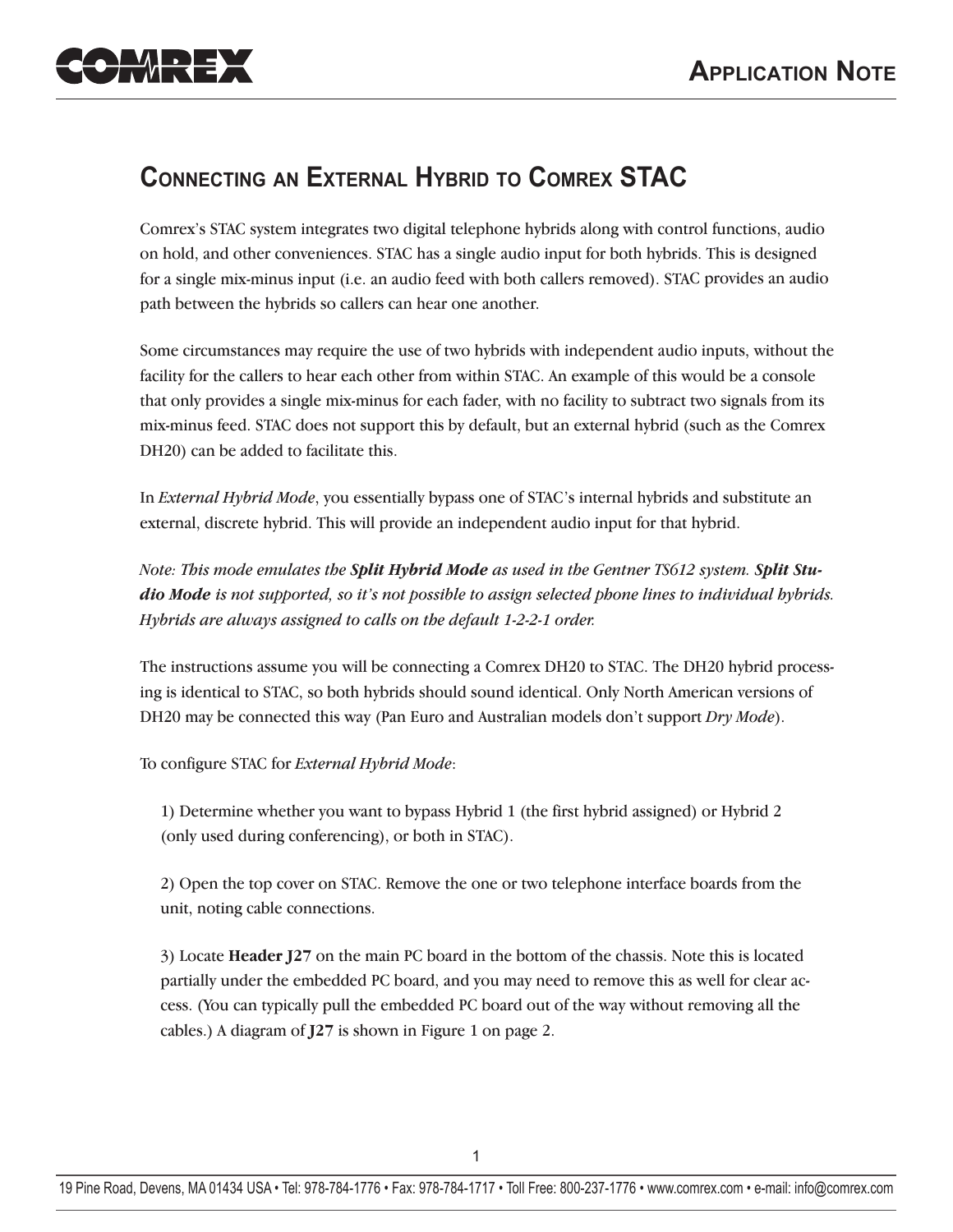

**FIGURE 1 - HEADER J27 ON THE STAC MAIN BOARD**

4) Determine which STAC hybrid is to be bypassed and move the jumper(s) designated by the legend for Hybrid 1, Hybrid 2, or both to the **External Port** position. This audio for the selected hybrid(s) will now be transferred to the **Hybrid Expansion RJ-45** on the rear panel, rather than the internal hybrid(s).

5) Reassemble the boards into STAC and replace the top cover.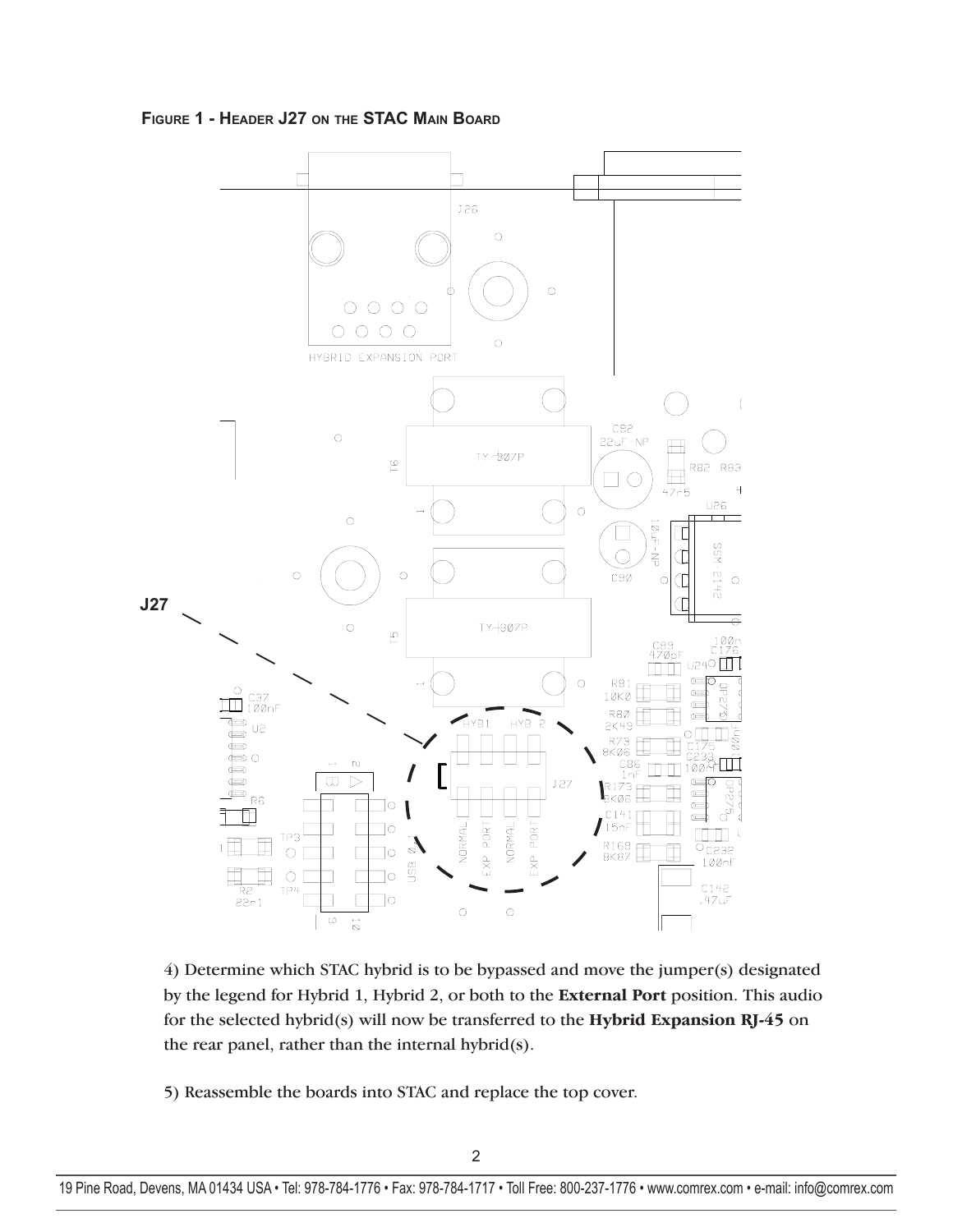6) Remove the cover of the DH20 and locate **Header J11.** (See Figure 2.) Move **J11** from its default location to the **Dry Mode** setting. This allows the DH20 to operate without DC current flowing through the line.



**FIGURE 2 - HEADER J11 ON THE DH20 MAIN BOARD**